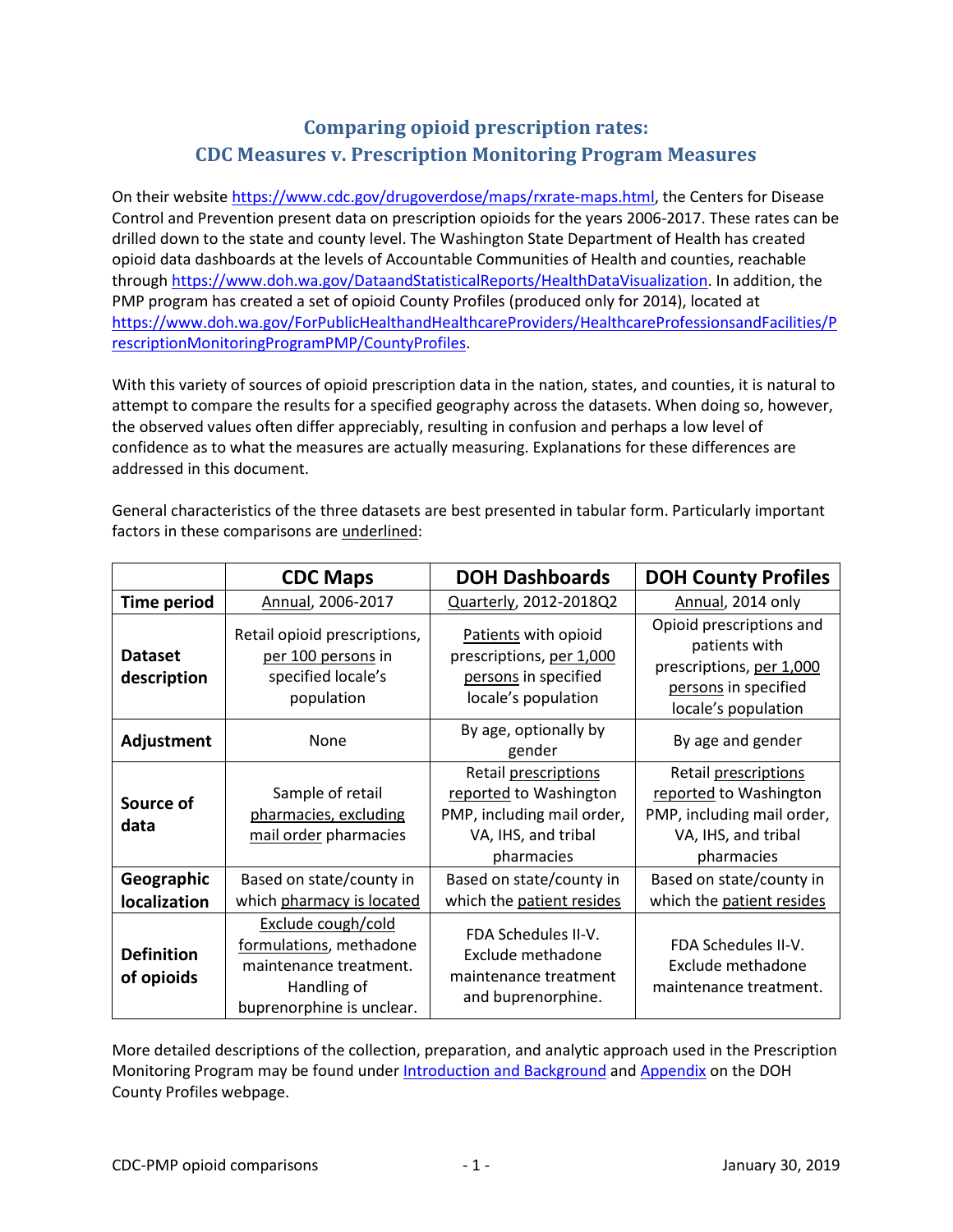The measures displayed in the CDC maps and the DOH Dashboards are not at all comparable. CDC is looking at the total number of prescriptions, whereas the DOH Dashboards report on the number of unique individuals with prescriptions. As demonstrated by the legend of the CDC's national map, it is quite possible – even common – for there to be more opioid prescriptions than persons in a specified geography. There are two potential reasons for this observation. First, an appreciable number of persons fill multiple opioid prescriptions in a year. Second, the county (or state, for that matter) in which a prescription is filled is not necessarily where the prescription's recipient resides. For example, residents of surrounding counties, in Washington or Idaho, might be treated by providers in Spokane County and fill their prescriptions near the provider's office rather than near home.

In contrast, the DOH Dashboards report on the individuals residing in a specified geography who fill prescriptions for an opioid, irrespective of where the prescription was written or filled, and irrespective of how many prescriptions that individual obtains in the specified time period.

The 2014 County Profiles display both prescription- and person-level results, and are thus semicomparable to both the DOH Dashboards and the CDC maps. Those comparisons are not exact, due to the non-equivalent data collection methods, opioid definitions, and the like, but they are certainly more comparable than the DOH Dashboards and CDC Prescribing Rate Maps are to one another.

|                                                                                      | <b>CDC Maps</b>         | <b>DOH Dashboards</b>                                                                                                        | <b>DOH County Profiles</b>                        |
|--------------------------------------------------------------------------------------|-------------------------|------------------------------------------------------------------------------------------------------------------------------|---------------------------------------------------|
| Time period                                                                          | Annual, 2014            | Quarterly, 2014Q1-2014Q4                                                                                                     | Annual, 2014                                      |
|                                                                                      | Retail opioid           | Patients with opioid                                                                                                         | Opioid prescriptions and                          |
| <b>Dataset</b>                                                                       | prescriptions, per      | prescriptions, per 1,000                                                                                                     | patients with prescriptions,                      |
| description                                                                          | 100 persons in          | persons in county                                                                                                            | per 1,000 persons in county                       |
|                                                                                      | county population       | population                                                                                                                   | population                                        |
| <b>Reported total</b><br>prescriptions in<br><b>Spokane County</b>                   | 92.5 per 100<br>persons |                                                                                                                              | 1,036.3 per 1,000 persons,<br>age-gender adjusted |
| <b>Reported unique</b><br>recipients of<br>prescriptions in<br><b>Spokane County</b> |                         | $2014Q1 = 108.1$<br>$2014Q2 = 106.3$<br>$2014Q3 = 110.2$<br>$2014Q4 = 118.9$<br>(all are per 1,000 persons,<br>age-adjusted) | 267.9 per 1,000 persons,<br>age-gender adjusted   |

To illustrate, consider the three forms of Spokane County results for 2014 (see Table 3 of the [Spokane](https://www.doh.wa.gov/Portals/1/Documents/2600/PMPcountyProfiles/630-126-SpokaneCountyProfile2014.pdf)  [County Profile\)](https://www.doh.wa.gov/Portals/1/Documents/2600/PMPcountyProfiles/630-126-SpokaneCountyProfile2014.pdf):

With respect to total prescriptions, note that the denominators for the CDC maps and the County Profiles differ by a factor of 10. Furthermore, not only are the CDC counts based on sales rather than patients, they also exclude cough/cold medications (nearly all of which are listed under Schedule V) and prescriptions from mail order pharmacies. CDC's procedures for dealing with Veterans Administration, Indian Health Service, and tribal pharmacies are not delineated. The CDC counts are not adjusted for county demographics.